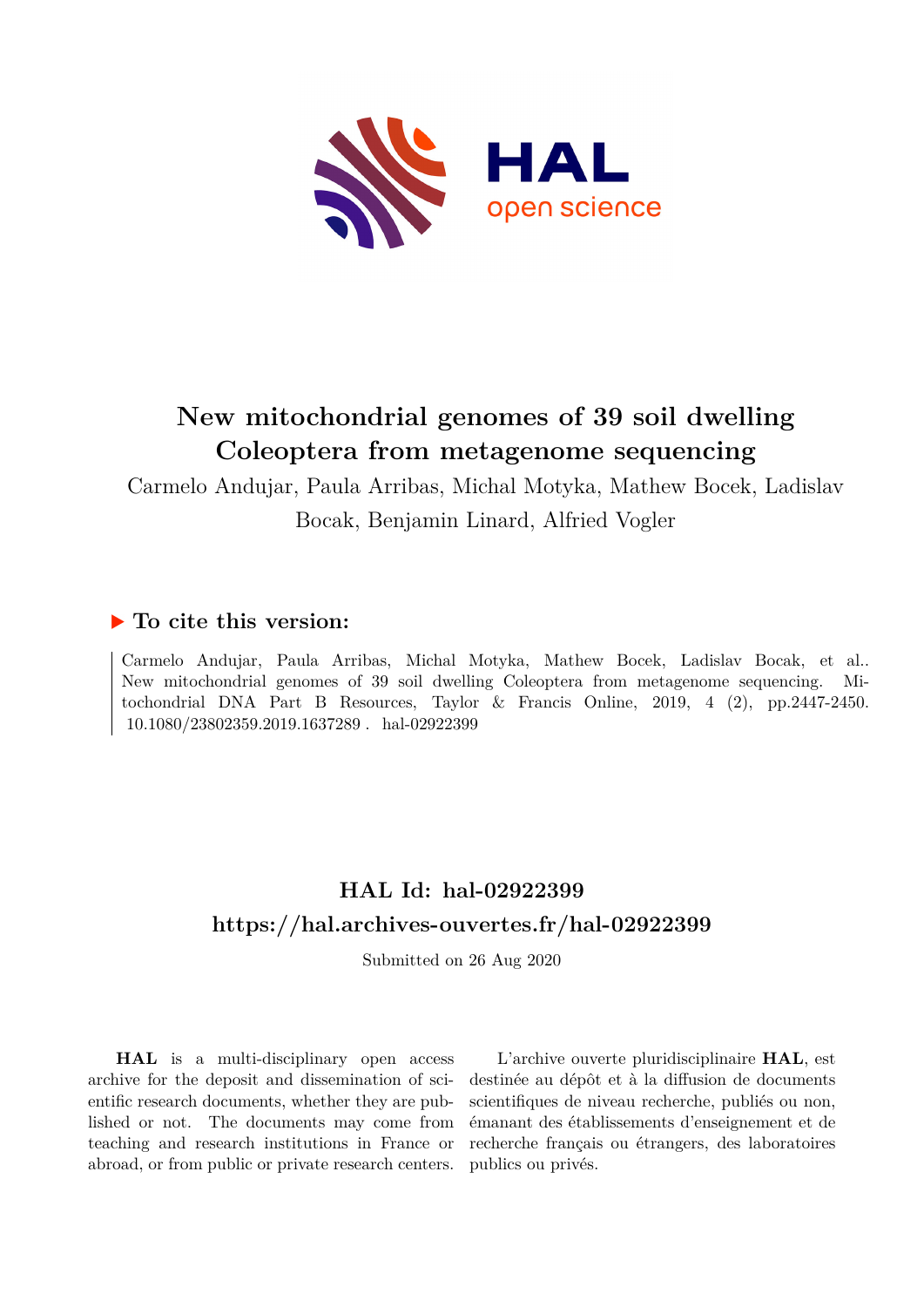#### <span id="page-1-0"></span>MITO COMMUNICATION

Check for updates a OPEN ACCESS

Taylor & Francis Taylor & Francis Group

### New mitochondrial genomes of 39 soil dwelling Coleoptera from metagenome sequencing

Carmelo Andújar<sup>a,b,c</sup>, Paula Arribas<sup>a,b,c</sup>, Michal Motyka<sup>d</sup>, Mathew Bocek<sup>d</sup>, Ladislav Bocak<sup>d</sup>, Benjamin Linard<sup>b,e</sup> and Alfried P. Voglerb,c

<sup>a</sup>Grupo de Ecología y Evolución en Islas, Instituto de Productos Naturales y Agrobiología (IPNA-CSIC), San Cristóbal de la Laguna, Spain;<br>PDopartment of Life Sciences, Natural History Museum, London JIK: Sponartment of Li b<br>Pepartment of Life Sciences, Natural History Museum, London, UK; Department of Life Sciences, Imperial College London, Ascot, UK;<br>Pepartment of Zoelogy, Faculty of Science, Palacky University, Olomous, Czech Popublic: <sup>e</sup> Department of Zoology, Faculty of Science, Palacky University, Olomouc, Czech Republic; <sup>e</sup>LIRMM (Laboratoire d'Informatique de Robotique et de Microelectronique de Montpellier), CNRS University of Montpellier, Montpellier, France

#### ABSTRACT

High-throughput DNA methods hold great promise for the study of the hyperdiverse arthropod fauna of the soil. We used the mitochondrial metagenomic approach to generate 39 mitochondrial genomes from adult and larval specimens of Coleoptera collected from soil samples. The mitogenomes correspond to species from the families Carabidae (6), Chrysomelidae (1), Curculionidae (9), Dermestidae (1), Elateridae (1), Latridiidae (1), Scarabaeidae (3), Silvanidae (1), Staphylinidae (12), and Tenebrionidae (4). All the mitogenomes followed the putative ancestral gene order for Coleoptera. We provide the first available mitogenome for 30 genera of Coleoptera, including endogean representatives of the genera Torneuma, Coiffaitiella, Otiorhynchus, Oligotyphlopsis, and Typhlocharis.

ARTICLE HISTORY

Received 17 April 2019 Accepted 22 June 2019

#### **KEYWORDS**

Coleoptera; endogean; soil; mitochondrial metagenomics; next-generation sequencing

The mitochondrial metagenomics approach (MMG) provides a cost-effective method for sequencing mitochondrial genomes from numerous species (Andújar et al. [2015](#page-3-0); Crampton-Platt et al. [2015](#page-4-0)). Total genomic DNA from multiple specimens, either extracted individually or in bulk, is shotgun sequenced in a metagenomics mixture, followed by assembly with standard genomic assemblers, from which whole mitochondrial genomes emerge preferentially due to their high copy number relative to most of the nuclear genome. This 'genome skimming' approach was used to sequence the mitogenomes of beetle specimens collected from soil samples of the southern Iberian Peninsula at Sierra de Grazalema  $(36.7N, -5.4W)$ , Sierra de Cabra  $(37.4N, -4.3W)$  and Sierra Madrona (38.4N, -4.3W) (see Andújar et al. [2015](#page-3-0)) by following the 'Floatation-Berlese-Floatation' (FBF) protocol (Arribas et al. [2016\)](#page-4-0). Briefly, aliquots of the DNA extracts from 1494 specimens (vouchered at the Natural History Museum London) were pooled to generate 3 pools with roughly equimolar DNA concentration per specimen, after the dsDNA concentration of extracts was measured (Qubit 2.0 Fluorometer, Life Technologies Corp., Carlsbad, CA). Further, TruSeq DNA libraries were constructed and sequenced in the Illumina MiSeq platform (Illumina Inc., San Diego, CA)  $(2 \times 300 \text{ bp})$ ; 800–950 bp insert size).

The output was processed and assembled in three assem-blers as indicated in Andújar et al. ([2017\)](#page-3-0). The resulting contigs were subjected to super-assembly in Geneious 7.1.9 ([http://www.geneious.com\)](http://www.geneious.com) using the de novo assembly function and showed wide overlap. The procedure resulted in more than 200 mitogenomes longer than 5000 bp, of which 39 were selected for further annotation and identification to species or genus level. Thirty-four of these include the full set of protein-coding, rRNA and tRNA genes (>15,000 bp), of which 17 were complete circular mitogenomes. The remaining 17 were not circularized due to difficulties with the assembly of the control region. Five additional mitogenomes were incomplete by the lack of one or two genes (sequence length between 12,221 and 14,453 bp).

The mitogenomes were annotated using gene predictions with MITOS (Bernt et al. [2013](#page-4-0)) and manually refined in Geneious. All mitogenomes were structured following the putatively ancestral gene order for the Coleoptera. Mitogenomes assembled from the shotgun mixture were linked to particular specimens using the cox1 barcode sequences obtained from the same specimens with PCR-Sanger sequencing. For those cases where Sanger sequencing failed (5/39), validation was performed by unambiguous match to the species level on BOLD Public Data Portal (Ratnasingham and Hebert [2007,](#page-4-0) accessed on 20th March 2019). The mitogenomes correspond to 39 different species from the families Carabidae (6), Chrysomelidae (1), Curculionidae (9), Dermestidae (1), Elateridae (1), Latridiidae (1), Scarabaeidae (3), Silvanidae (1), Staphylinidae (12) and Tenebrionidae (4), and include representatives from 37

CONTACT Carmelo Andújar a candujar@ipna.csic.es co Grupo de Ecología y Evolución en Islas, Instituto de Productos Naturales y Agrobiología (IPNA-CSIC), San Cristóbal de la Laguna 38206, Spain

2019 The Author(s). Published by Informa UK Limited, trading as Taylor & Francis Group.

This is an Open Access article distributed under the terms of the Creative Commons Attribution-NonCommercial License ([http://creativecommons.org/licenses/by-nc/4.0/\)](http://creativecommons.org/licenses/by-nc/4.0/), which permits unrestricted non-commercial use, distribution, and reproduction in any medium, provided the original work is properly cited.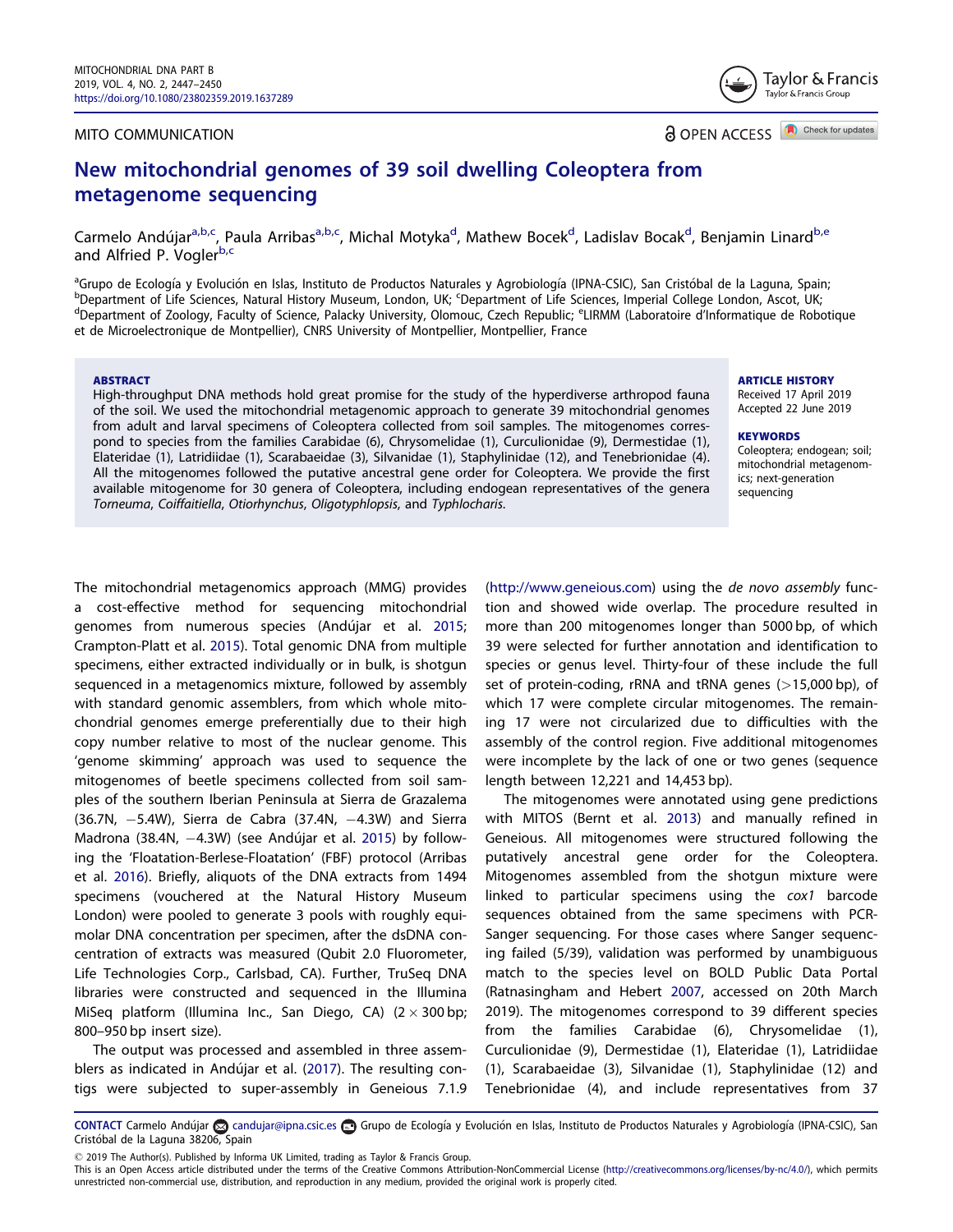<span id="page-2-0"></span>

Figure 1. Phylogenetic tree from maximum-likelihood analysis showing the relationships of the 39 newly generated mitogenomes. Circles in branch tips indicate the locality where each specimen was collected (Sierra de Grazalema: black; Sierra de Cabra: grey and Sierra Madrona: white). Shaded frames according with beetle families. GenBank accession numbers are in brackets.

|  |  |  | Table 1. Additional data for the 39 mitogenomes of Coleoptera in this study. |  |  |  |
|--|--|--|------------------------------------------------------------------------------|--|--|--|
|  |  |  |                                                                              |  |  |  |

| GB accession | Voucher code*       | Family        | Species                   | $FG**$                    | $FSP***$ | Life stage | Identification      |
|--------------|---------------------|---------------|---------------------------|---------------------------|----------|------------|---------------------|
| MK692552     | BMNH 1041149        | Carabidae     | Microlestes mauritanicus  | X                         | X        | Adult      | J.L. Lencina det.   |
| MK692553     | <b>BMNH 1042258</b> | Tenebrionidae | Oochrotus unicolor        | X                         | x        | Adult      | J.L. Lencina det.   |
| MK692554     | BMNH 1041892        | Curculionidae | Torneuma sp.              | х                         | x        | Adult      | C. Hernando det.    |
| MK692556     | BMNH 1044019        | Staphylinidae | Achenium seditiosum       | X                         | X        | Adult      | V. Assing det.      |
| MK692557     | BMNH 1041971        | Carabidae     | Typhlocharis sp.          | x                         | x        | Adult      | C. Andújar det.     |
| MK692559     | <b>BMNH 1041157</b> | Carabidae     | Microlestes reitteri      | X                         | X        | Adult      | J.L. Lencina det.   |
| MK692560     | <b>BMNH 1042672</b> | Staphylinidae | Othius myrmecophilus      |                           | X        | Larva      | BOLD match $> 99\%$ |
| MK692567     | BMNH 1042021        | Staphylinidae | Oligotyphlopsis sp.       | X                         | x        | Adult      | C. Hernando det.    |
| MK692568     | BMNH 1042062        | Curculionidae | Tychius pusillus          | X                         | x        | Adult      | BOLD match $> 99\%$ |
| MK692574     | BMNH 1042482        | Carabidae     | Trechus Obtusus           | X                         | x        | Larva      | BOLD match $> 99\%$ |
| MK692579     | <b>BMNH 1041943</b> | Staphylinidae | Tachyporus nitidulus      | X                         | x        | Adult      | V. Assing det.      |
| MK692585     | BMNH 1041967        | Elateridae    | Cardiophorus signatus     | x                         | X        | Adult      | J.L. Lencina det.   |
| MK692586     | BMNH 1041911        | Curculionidae | Coiffaitiella sp.         | $\boldsymbol{\mathsf{x}}$ | x        | Adult      | C. Hernando det.    |
| MK692587     | BMNH 1043732        | Curculionidae | Elliptacalles longus      | $\pmb{\chi}$              | x        | Adult      | BOLD match $> 99\%$ |
| MK692591     | BMNH 1041150        | Scarabaeidae  | Ammoecius elevatus        | X                         | x        | Adult      | J.L. Lencina det.   |
| MK692592     | BMNH 1041990        | Curculionidae | Torneuma sp.              | X                         | x        | Adult      | C. Hernando det.    |
| MK692593     | <b>BMNH 1042238</b> | Tenebrionidae | Scaurus uncinus           | X                         | X        | Adult      | J.L. Lencina det.   |
| MK692597     | <b>BMNH 1043977</b> | Staphylinidae | Atheta sp.                |                           |          | Adult      | V. Assing det.      |
| MK692599     | <b>NA</b>           | Staphylinidae | Ocypus aethiops           |                           | x        | <b>NA</b>  | BOLD match $> 99\%$ |
| MK692601     | BMNH 1042249        | Staphylinidae | Medon sp.                 |                           |          | Adult      | V. Assing det.      |
| MK692603     | BMNH 1042190        | Staphylinidae | Micrillus testaceus       | X                         | X        | Adult      | V. Assing det.      |
| MK692605     | <b>BMNH 1042074</b> | Curculionidae | Hypera postica            |                           |          | Adult      | BOLD match $> 99\%$ |
| MK692606     | BMNH 1042031        | Tenebrionidae | Cnemeplatia atropos       | x                         | x        | Adult      | J.L. Lencina det.   |
| MK692607     | BMNH 1042209        | Scarabaeidae  | Pleurophorus caesus       | $\boldsymbol{\mathsf{x}}$ | X        | Adult      | J.L. Lencina det.   |
| MK692609     | BMNH 1041982        | Curculionidae | Protapion trifolii        | X                         | x        | Adult      | BOLD match $> 99\%$ |
| MK692616     | BMNH 1041162        | Staphylinidae | Geostiba sp.              | $\pmb{\chi}$              | x        | Adult      | V. Assing det.      |
| MK692625     | <b>NA</b>           | Chrysomelidae | Cryptophagus pilosus      | $\boldsymbol{\mathsf{x}}$ | x        | <b>NA</b>  | BOLD match $> 99\%$ |
| MK692626     | <b>BMNH 1042569</b> | Carabidae     | Calathus granatensis      |                           | x        | Larva      | BOLD match $> 99\%$ |
| MK692638     | <b>NA</b>           | Staphylinidae | Lomechusa pubicollis      | $\mathsf{x}$              | x        | <b>NA</b>  | BOLD match $> 99\%$ |
| MK692642     | BMNH 1041893        | Silvanidae    | Oryzaephilus surinamensis |                           |          | Adult      | J.L. Lencina det.   |
| MK692645     | <b>NA</b>           | Curculionidae | Echinodera andalusiensis  | $\mathsf{x}$              | x        | <b>NA</b>  | BOLD match $> 99\%$ |
| MK692646     | BMNH 1042067        | Curculionidae | Otiorhynchus sp.          | x                         | X        | Adult      | C. Hernando det.    |
| MK692648     | BMNH 1042068        | Scarabaeidae  | Esymus pusillus           | х                         | x        | Adult      | J.L. Lencina det.   |
| MK692661     | <b>BMNH 1042524</b> | Staphylinidae | Anotylus inustus          | х                         | x        | Larva      | BOLD match $> 99\%$ |
| MK692677     | BMNH 1041924        | Latridiidae   | Corticaria sp.            | x                         | x        | Adult      | J.L. Lencina det.   |
| MK692678     | <b>BMNH 1042175</b> | Dermestidae   | Thorictus sp.             | $\boldsymbol{\mathsf{x}}$ | X        | Adult      | J.L. Lencina det.   |
| MK692681     | NA                  | Carabidae     | Syntomus foveatus         | $\boldsymbol{\mathsf{x}}$ | x        | <b>NA</b>  | BOLD match $> 99%$  |
| MK692702     | <b>BMNH 1042255</b> | Staphylinidae | Mocyta fungi              | x                         | X        | Adult      | BOLD match $> 99\%$ |
| MK692707     | BMNH 1042182        | Tenebrionidae | Centorus elongatus        | X                         | x        | Adult      | J.L. Lencina det.   |

Genbank Accession Numbers, voucher codes, taxonomic identification, life stage, and information on whether the provided mitogenomes are the first available for the genus (FG column) and for the species (FSP column).

All mitogenomes were obtained by bulk sequencing of a mix of specimens. Voucher code refers to the specimen with PCR-Sanger sequencing that matches (100% similarity) the obtained mitogenomes. Vouchers are not available for

\*\* FG: Marked with 'x' if the mitogenome is the first available for the genus.<br>\*\*\* FSP: Marked with 'x' if the mitogenome is the first available for the species.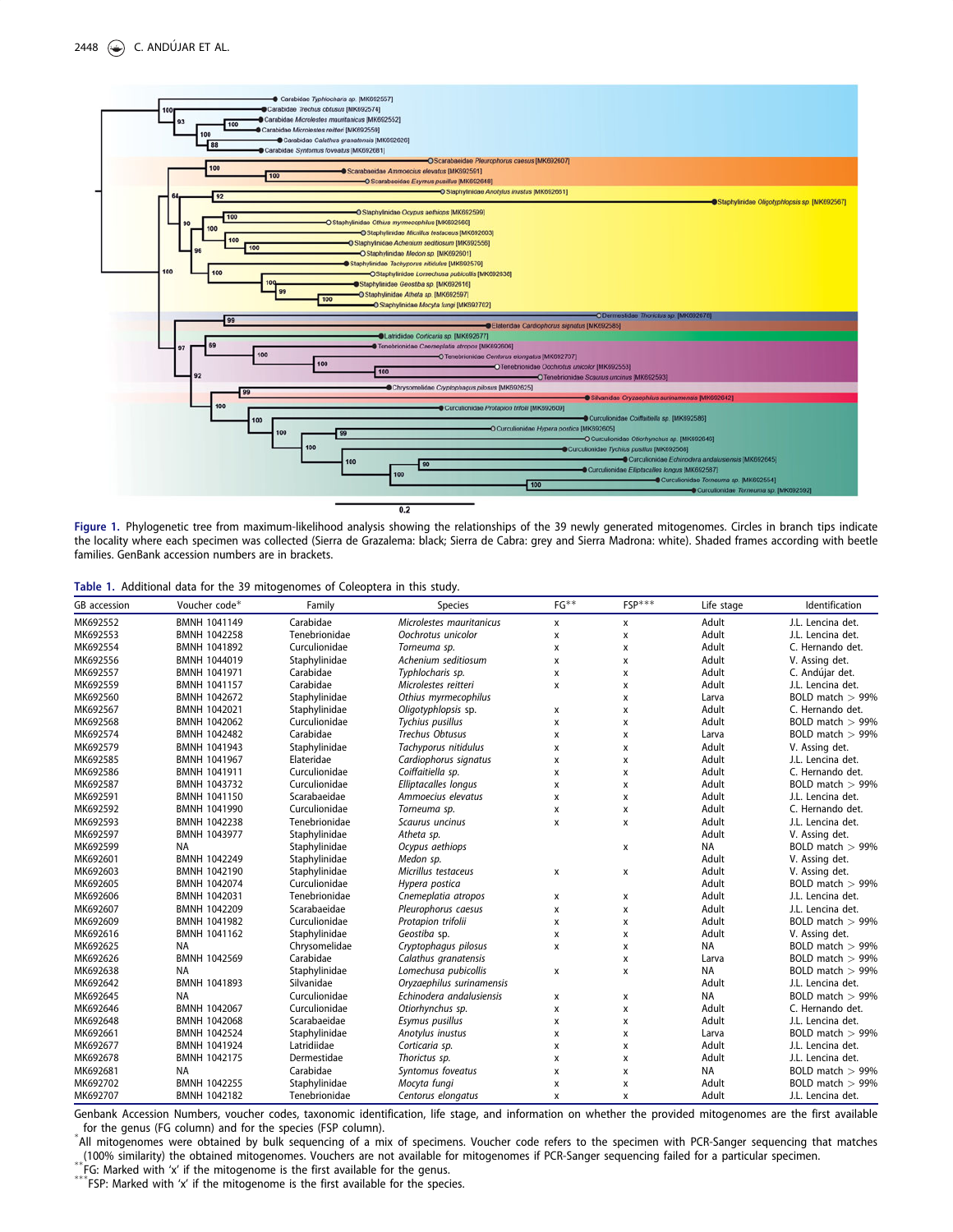<span id="page-3-0"></span>Table 2. Sampling localities for the 39 mitogenomes of Coleoptera in this study.

| GB accession                                                                                                                                            | Locality*                                                       | Latitude (N) | Longitude (W) | Altitude (Meters) | Habitat                    |  |  |
|---------------------------------------------------------------------------------------------------------------------------------------------------------|-----------------------------------------------------------------|--------------|---------------|-------------------|----------------------------|--|--|
| MK692552                                                                                                                                                | La Dehesilla, Benaocaz, Cádiz, Spain                            | 36.7074      | $-5.4570$     | 480               | Olea europaea field        |  |  |
| MK692553                                                                                                                                                | N-420 km 105, Fuencaliente, Ciudad Real, Spain                  | 38.4445      | $-4.3247$     | 730               | Grassland-riverside        |  |  |
| MK692554                                                                                                                                                | Arroyo del Espino, El Bosque, Cádiz, Spain                      | 36.7613      | $-5.5069$     | 275               | Riverside                  |  |  |
| MK692556                                                                                                                                                | Nava de Cabra, Cabra, Córdoba, Spain                            | 37.4856      | $-4.3634$     | 995               | Grassland                  |  |  |
| MK692557                                                                                                                                                | La Dehesilla, Benaocaz, Cádiz, Spain                            | 36.7074      | $-5.4567$     | 470               | Grassland                  |  |  |
| MK692559                                                                                                                                                | La Dehesilla, Benaocaz, Cádiz, Spain                            | 36.7074      | $-5.4570$     | 480               | Olea europaea field        |  |  |
| MK692560                                                                                                                                                | Robledo de las Hoyas, Fuencaliente, Ciudad Real, Spain          | 38.4371      | $-4.3413$     | 950               | Quercus faginea forest     |  |  |
| MK692567                                                                                                                                                | Arroyo del Bosque, El Bosque, Cádiz, Spain                      | 36.7667      | $-5.5011$     | 290               | Riverside                  |  |  |
| MK692568                                                                                                                                                | Llanos del Republicano, Villaluenga del Rosario, Cádiz, Spain   | 36.6817      | $-5.3574$     | 810               | Grassland                  |  |  |
| MK692574                                                                                                                                                | Llanos del Republicano, Villaluenga del Rosario, Cádiz, Spain   | 36.6907      | $-5.3639$     | 925               | Quercus suber forest       |  |  |
| MK692579                                                                                                                                                | Huerta Hedionda, Tavizna, Benaocaz, Cádiz, Spain                | 36.7192      | $-5.4850$     | 360               | Olea europaea field        |  |  |
| MK692585                                                                                                                                                | Colada de la Breña, Benaocaz, Cádiz, Spain                      | 36.7070      | $-5.4704$     | 430               | Quercus suber forest       |  |  |
| MK692586                                                                                                                                                | El Pinsapar, Puerto del Pinar, Grazalema, Cádiz, Spain          | 36.7726      | $-5.4240$     | 1115              | Abies pinsapo forest       |  |  |
| MK692587                                                                                                                                                | Puerto del Boyar, Grazalema, Cádiz, Spain                       | 36.7536      | $-5.3939$     | 1120              | Grassland                  |  |  |
| MK692591                                                                                                                                                | La Dehesilla, Benaocaz, Cádiz, Spain                            | 36.7074      | $-5.4570$     | 480               | Olea europaea field        |  |  |
| MK692592                                                                                                                                                | Arroyo del Bosque, El Bosque, Cádiz, Spain                      | 36.7667      | $-5.5011$     | 290               | Riverside                  |  |  |
| MK692593                                                                                                                                                | Cortijo del Navazuelo, Carcabuey, Córdoba, Spain                | 37.4852      | $-4.3412$     | 1035              | Grassland                  |  |  |
| MK692597                                                                                                                                                | Ermita Nta. Sra. de la Sierra, Cabra, Córdoba, Spain            | 37.4905      | $-4.3813$     | 1145              | Pinus halepensis           |  |  |
| MK692599                                                                                                                                                | Sierra de Cabra, Córdoba, Spain                                 | <b>NA</b>    | <b>NA</b>     | <b>NA</b>         | NA                         |  |  |
| MK692601                                                                                                                                                | Ladera de la Casa de Cipriano, Fuencaliente, Ciudad Real, Spain | 38.4190      | $-4.3138$     | 765               | Ouercus suber forest       |  |  |
| MK692603                                                                                                                                                | Nava de Cabra, Cortijo de los Benítez, Cabra, Córdoba, Spain    | 37.4856      | $-4.3634$     | 995               | Grassland                  |  |  |
| MK692605                                                                                                                                                | Casa de la Viñuela, Cabra, Córdoba, Spain                       | 37.4852      | $-4.3861$     | 1020              | Quercus faginea forest     |  |  |
| MK692606                                                                                                                                                | Llanos del Republicano, Villaluenga del Rosario, Cádiz, Spain   | 36.6857      | $-5.3648$     | 910               | Quercus ilex forest        |  |  |
| MK692607                                                                                                                                                | Arroyo del Palancar, Carcabuey, Córdoba, Spain                  | 37.4628      | $-4.2676$     | 525               | Riverside                  |  |  |
| MK692609                                                                                                                                                | Arroyo del Bosque, El Bosque, Cádiz, Spain                      | 36.7667      | $-5.5011$     | 290               | Riverside                  |  |  |
| MK692616                                                                                                                                                | Llanos del Campo, Benamahoma, Cádiz, Spain                      | 36.7556      | $-5.4556$     | 642               | Quercus ilex forest        |  |  |
| MK692625                                                                                                                                                | Sierra de Grazalema, Cádiz, Spain                               | NA           | <b>NA</b>     | NA                | <b>NA</b>                  |  |  |
| MK692626                                                                                                                                                | Llanos del Republicano, Villaluenga del Rosario, Cádiz, Spain   | 36.6907      | $-5.3639$     | 925               | Quercus suber forest       |  |  |
| MK692638                                                                                                                                                | Sierra Madrona, Ciudad Real, Spain                              | N.A.         | N.A.          | N.A.              | N.A.                       |  |  |
| MK692642                                                                                                                                                | El Boyar, Cortijo del Santo, Grazalema, Cádiz, Spain            | 36.7549      | $-5.4194$     | 920               | <b>Ouercus ilex forest</b> |  |  |
| MK692645                                                                                                                                                | Sierra de Grazalema, Cádiz, Spain                               | NA           | <b>NA</b>     | <b>NA</b>         | ΝA                         |  |  |
| MK692646                                                                                                                                                | Ermita Nta. Sra. de la Sierra, Cabra, Córdoba, Spain            | 37.4905      | $-4.3813$     | 1145              | Pinus halepensis           |  |  |
| MK692648                                                                                                                                                | Nava de Cabra, Cabra, Córdoba, Spain                            | 37.5067      | $-4.3671$     | 968               | Quercus ilex forest        |  |  |
| MK692661                                                                                                                                                | Camino Viejo a la Ermita, Cabra, Córdoba, Spain                 | 37.4811      | $-4.3885$     | 970               | Grassland                  |  |  |
| MK692677                                                                                                                                                | Arroyo del Espino, El Bosque, Cádiz, Spain                      | 36.7613      | $-5.5069$     | 275               | Riverside                  |  |  |
| MK692678                                                                                                                                                | Cortijo del Navazuelo, Carcabuey, Córdoba, Spain                | 37.4852      | $-4.3412$     | 1035              | Grassland                  |  |  |
| MK692681                                                                                                                                                | Sierra de Grazalema, Cádiz, Spain                               | <b>NA</b>    | <b>NA</b>     | NA                | ΝA                         |  |  |
| MK692702                                                                                                                                                | Collado del Navazuelo, Carcabuey, Córdoba, Spain                | 37.4801      | $-4.3347$     | 995               | Olea europaea field        |  |  |
| MK692707                                                                                                                                                | Nava de Cabra, Cortijo de los Benítez, Cabra, Córdoba, Spain    | 37.4856      | $-4.3634$     | 995               | Grassland                  |  |  |
| All mitogenomes were obtained by bulk seguencing of a mix of specimens, and voucher codes to particular specimens assigned by the PCR-Sanger seguencing |                                                                 |              |               |                   |                            |  |  |

that matches (100% similarity) the obtained mitogenomes (see [Table 1\)](#page-2-0). Metagenomes not linked to a particular vouchered specimen are assigned to a locality but lack detailed information (precise coordinates, altitude, and habitat).

genera. For 30 of these genera, we provide the first available mitogenome and only two species (Oryzaephilus surinamensis and Hypera postica) have an available mitogenome. The new mitogenomes include endogean representatives of the genera Torneuma, Coiffaitiella, Otiorhynchus, Oligotyphlopsis, and Typhlocharis. For further details on specimens and mitogenomes see [Figure 1,](#page-2-0) [Tables 1](#page-2-0) and 2, and GenBank Accession Numbers.

For the 39 newly generated mitogenomes, the 13 proteincoding genes (PCGs) were extracted using Geneious and individually aligned using the FFT-NS-i-x2 algorithm of MAFFT (Katoh et al. [2002](#page-4-0)). Individual gene alignments were trimmed and concatenated to get a final dataset of 39 taxa and 12,940 bp. This alignment was used for phylogenetic inference using Maximum-likelihood in IQ-TREE (Nguyen et al. [2015](#page-4-0)), performed through the IQ-TREE web server (Trifinopoulos et al. [2016](#page-4-0)) without data partitioning, allowing the software to determine the best-fit substitution model and estimating an ultrafast bootstrap approximation with 10,000 replicates. The obtained tree showed the expected relationships among the families within Coleoptera, including the monophyly of the suborders Adephaga and Polyphaga

and the monophyly of all families (with more than one mitogenome) ([Figure 1](#page-2-0)).

#### Disclosure statement

No potential conflict of interest was reported by the authors.

#### Funding

The study was funded by the NHM Biodiversity Initiative (UK) and the Spanish Ministry of Economy and Competitiveness (Ministerio de Economía y Competitividad) under a project with the number CGL2015-74178-JIN.

#### References

- Andujar C, Arribas P, Linard B, Kundrata R, Bocak L, Vogler AP. [2017](#page-1-0). The mitochondrial genome of Iberobaenia (Coleoptera: Iberobaeniidae): first rearrangement of protein-coding genes in the beetles. Mitochondrial DNA Part A. 28:156–158.
- Andujar C, Arribas P, Ruzicka F, Platt AC, Timmermans MJTN, Vogler AP. [2015](#page-1-0). Phylogenetic community ecology of soil biodiversity using mitochondrial metagenomics. Mol Ecol. 24:3603–3617.